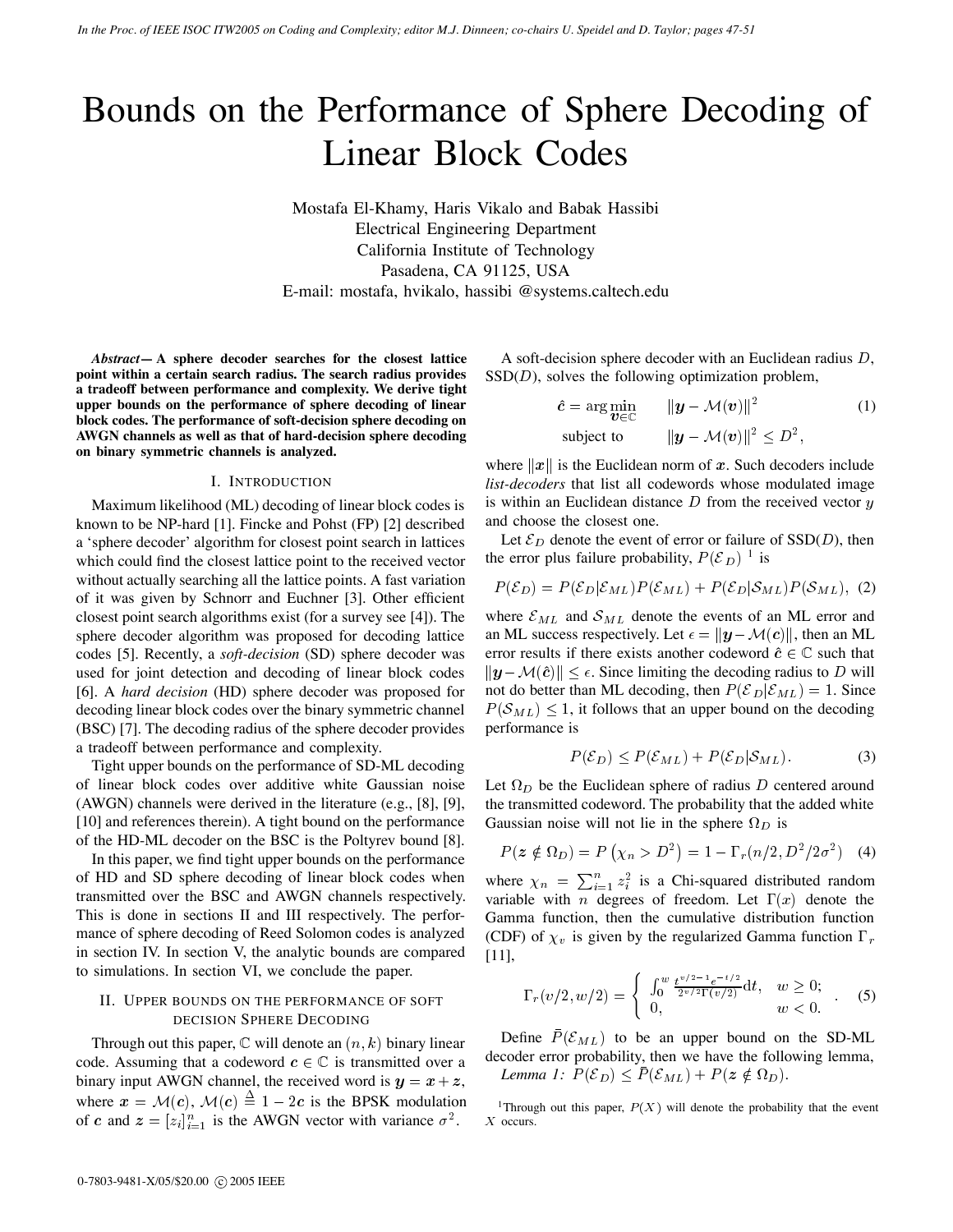*Proof:* Given an ML success,  $\mathcal{E}_D$  will only be due to failures of the  $SSD(D)$  decoder, i.e.,

$$
P(\mathcal{E}_D|\mathcal{S}_{ML})=P(||\mathbf{y}-\mathcal{M}(\mathbf{c})||>D)=P(\mathbf{z}\notin\Omega_D),
$$

where the last equality follows from the linearity of the code and without loss of generality one could assume that the all zero codeword was transmitted. By definition,  $P(\mathcal{E}_{ML}) \leq$  $P(\mathcal{E}_{ML})$ . By substituting in (3) we are done.  $\blacksquare$ 

Lemma 1 provides a way to bound the performance of sphere decoding of linear block codes on a variety of channels where additive white Gaussian noise is added and for a variety of modulation schemes. (In this paper, we will concentrate on the case that a binary linear block code is BPSK modulated and transmitted over an AWGN channel.) If  $P(\mathcal{E}_{ML})$  is the union upper bound on the codeword error probability [12, Ch.8] for BPSK modulation on an AWGN channel, then

$$
P(\mathcal{E}_D) \le \sum_{w \ge 1} G_w Q(\sqrt{2\gamma Rw}) + P(z \notin \Omega_D), \qquad (6)
$$

where  $G_w$  is the number of codewords with (binary) Hamming weight w,  $\gamma$  is the signal to noise ratio (SNR) and R is the rate of the code. Eq. 6 was used in [13] to bound the performance of a suboptimum decoder, used for soft decoding of Reed Solomon codes when their binary image is used for transmission. Lemma 1 implies that one could obtain a tighter upper bound on  $P(\mathcal{E}_D)$  by tightening the bound on the ML error probability,  $P(\mathcal{E}_{ML})$ .

Shannon's sphere packing bound [14] is a lower bound on the error probability where he showed that the Voronoi region of a codeword can be bounded by a right circular  $n$ dimensional cone with the codeword on its axis. The Poltyrev tangential sphere bound (TSB) on the performance of the SD-ML decoder is calculated by,

$$
P(\mathcal{E}_{ML}) \le \min_{\theta} \left\{ P(\mathcal{E}_{ML}, z \in V_{\theta}) + P(z \notin V_{\theta}) \right\},\tag{7}
$$

where  $V_{\theta}$  is an *n*-dimensional right circular cone with a half angle  $\theta$  whose central line passes through the transmitted codeword and whose apex is at an Euclidean distance  $\sqrt{n}$ from the transmitted codeword. Let the minimum of the optimization problem in (7) be achieved at  $\theta = \phi$ , then the following upper bound is tighter than (6),

$$
P(\mathcal{E}_D) \le P(\mathcal{E}_{ML}, z \in V_{\phi}) + P(z \notin V_{\phi}) + P(z \notin \Omega_D). \tag{8}
$$

For the TSB, the optimum angle  $\phi$  is related to the radius  $\sqrt{r_{\phi}}$ (see Fig. 1 or Fig. 2) by  $\sqrt{r_{\phi}/n} = \tan(\phi)$ , such that  $r_{\phi}$  is the root of

$$
\sum_{b=1}^{n} G'_b(r_o) \int_0^{\theta_b(r_o)} \sin^{n-3}(\vartheta) d\vartheta = \mathcal{B}
$$
 (9)

when solved for  $r_o$  [8],  $\mathcal{B} \triangleq \frac{\sqrt{n} \cdot \left(\frac{n}{2}\right)}{\Gamma(n-1)}$  a  $\frac{\sqrt{\pi} \Gamma(\frac{n-2}{2})}{\Gamma(\frac{n-1}{2})}$  and  $\theta_b(r_o) \triangleq$  $\cos^{-1}(\sqrt{\frac{b/r_o}{\sigma}})$ . Define  $\alpha$  $\frac{b/r_o}{1-b/n}$ . Define  $\alpha_b(r_o) \triangleq r_o(1-b/n)$ ,  $G'_b(r_o) = 1$  $G_b$  if  $b < \alpha_b(r_o)$  and  $G'_b(r_o) = 0$  otherwise. Let  $z_1$  be 1 the component of the noise along the central axis of the cone with a probability distribution function (PDF)  $\mathcal{N}(z_1) =$  W



Fig. 1. *Case A:* The sphere  $\Omega_D$  lies totally inside the Cone V 

 $\frac{1}{\sqrt{2\pi\sigma^2}}e^{-z_1^2/2\sigma^2}$  and  $z_2$  be the noise component orthogonal to  $z_1$ . Define  $\beta_{z_1}(b) \equiv \frac{\sqrt{n-z_1}}{n}$  and  $r_1$  $\frac{\sqrt{n}-z_1}{\sqrt{\frac{n}{b}-1}}$  and  $r_{z_1}(\phi) \stackrel{\Delta}{=} \sqrt{r_{\phi}} \left(1-\frac{z_1}{\sqrt{n}}\right)$ , then the ML error probability given that the noise  $z$  is in the cone  $V_{\phi}$  is [8]

$$
P(\mathcal{E}_{ML}, z \in V_{\phi}) = \int_{-\infty}^{\infty} \mathcal{N}(z_1) \left[ \sum_{b=1}^{n-1} G'_b(r_{\phi}) \right]
$$

$$
\int_{\beta_{z_1}(b)}^{r_{z_1}(\phi)} \mathcal{N}(z_2) \, \Gamma_r \left( \frac{n-2}{2}, \frac{r_{z_1}^2(\phi) - z_2^2}{2\sigma^2} \right) dz_2 \right] dz_1. \quad (10)
$$

## *A. A tight upper bound on the performance of SDD(D)*

We observe that instead of directly substituting the TSB of (7) for  $P(\mathcal{E}_{ML})$  in Lem. 1 as we did in (8), a tighter upper bound than (8) could be found by noticing that the events  $\{z \notin V_\theta\}$  and  $\{z \notin \Omega_D\}$  are not in general mutually exclusive. This is shown in the following lemma.

*Lemma 2:*  $P(\mathcal{E}_D)$  is upper bounded by  $P(\mathcal{E}_D) \leq$  -  - 

 *Proof:* Using Bayes' rule and defining the region  $\Lambda(\theta, D) \equiv \{V_{\theta} \cap \Omega_D\}$  we get

$$
P(\mathcal{E}_D) \le \min_{\theta} \{ P(\mathcal{E}_D | z \in \Lambda(\theta, D)) P(z \in \Lambda(\theta, D)) + P(\mathcal{E}_D | z \notin \Lambda(\theta, D)) P(z \notin \Lambda(\theta, D)) \}. (11)
$$

 $\overline{r_{\phi}}$  From the definition of  $\Lambda(\theta, D)$ , it follows that  $P(\mathcal{E}_D, z \in$  $\Lambda(\theta, D)) = P(\mathcal{E}_{ML}, z \in \Lambda(\theta, D)) \le P(\mathcal{E}_{ML}, z \in V_{\theta})$ , where the last inequality follows from that  $\Lambda(\theta, D) \subseteq V_{\theta}$ . Using  $P(\mathcal{E}_D | z \notin \Lambda(\theta, D)) \leq 1$ , it follows that

$$
P(\mathcal{E}_D) \leq \min_{\theta} \{ P(\mathcal{E}_{ML}, z \in V_{\theta}) + P(z \notin \Lambda(\theta, D)) \}
$$
  
 
$$
\leq P(\mathcal{E}_{ML}, z \in V_{\phi}) + P(z \notin \{ V_{\phi} \cap \Omega_D \}). \quad (12)
$$

The last inequality is due to the observation that  $\phi$  does not We consider two cases;necessarily minimize (12). By de Morgan's law,  $\{V_{\phi} \cap \Omega_D\}^c =$  $\{\Omega_D\}^c \cup \{\{V_{\phi}\}^c \cap \Omega_D\},\{\}^c$  is the complement of  $\{\}$ .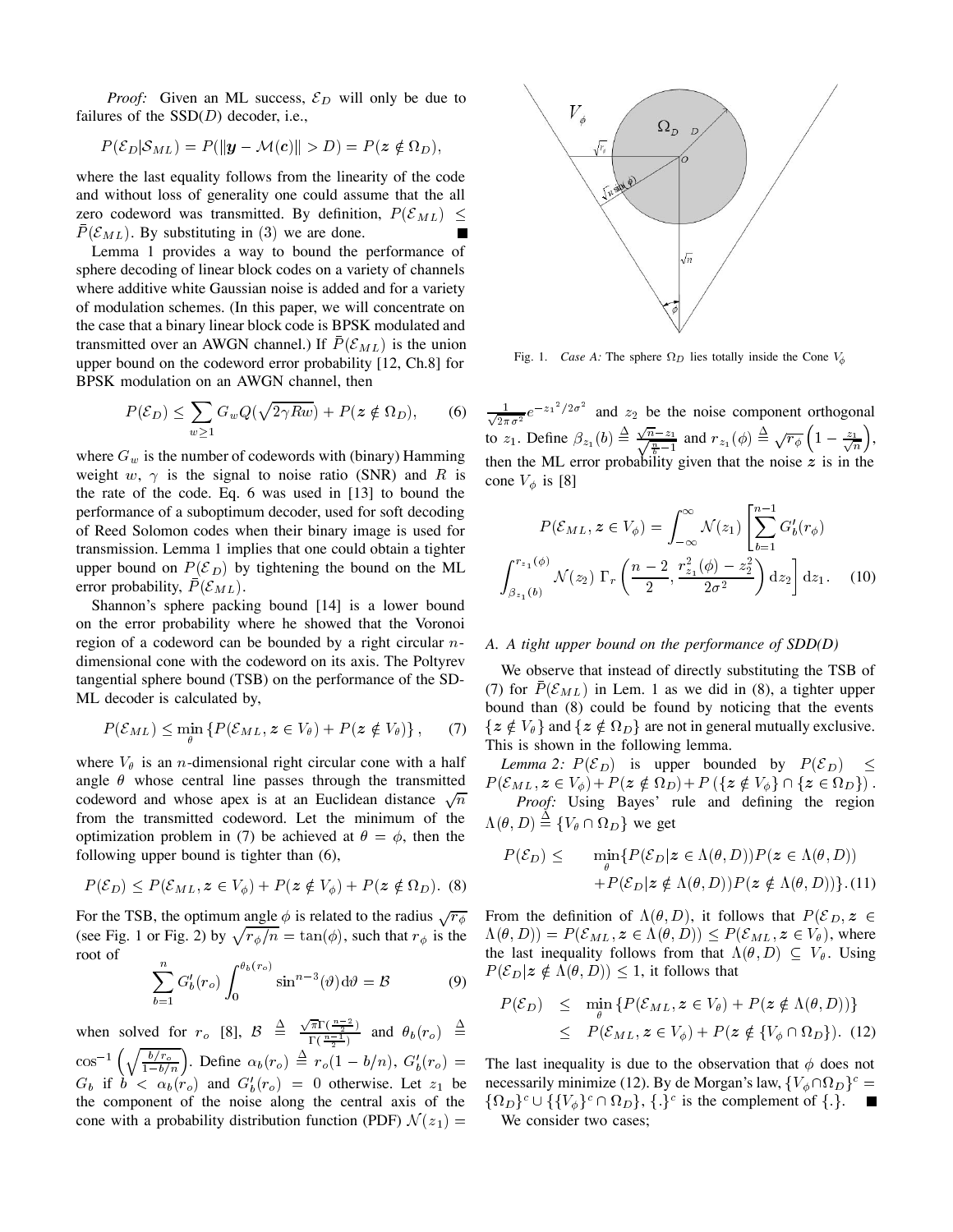*Case A: The sphere*  $\Omega_D$  lies totally inside the cone  $V_{\phi}$ . (See *Fig. 1).* This case is equivalent to the event  $A \triangleq \{D \leq D_{\phi}\},$ where

$$
D_{\phi} = \sqrt{n} \sin(\phi), \tag{13}
$$

and will be called the critical decoding radius. It follows that  $P(\{z \notin V_{\phi}\} \cap {\{z \in \Omega_D\}} | A) = 0$ , which could be substituted in Lem. 2. Furthermore, since  $\Lambda(\theta, D) = \Omega_D$ , it follows from (11) that a tighter upper bound is

$$
P(\mathcal{E}_D|\mathbb{A}) \le P(\mathcal{E}_{ML}, z \in \Omega_D) + P(z \notin \Omega_D), \tag{14}
$$

 $\sum_{\substack{\sqrt{b} < D}} G_b \int_{\sqrt{b}}^D \mathcal{N}(z_o) \Gamma_r(\frac{n-1}{2}, \frac{D^2-z_o^2}{2\sigma^2}) dz_o.$ <br>Let  $\delta$  be the half angle at which the cone  $V_\delta$  is tangential to

the sphere  $\Omega_D$ ,  $\delta = \sin^{-1}(D/\sqrt{n})$  (see Fig. 1), then another tight upper bound is

$$
P(\mathcal{E}_D|\mathbb{A}) \le P(\mathcal{E}_{ML}, z \in V_\delta) + P(z \notin \Omega_D). \tag{15}
$$

*Case B: The sphere*  $\Omega_D$  intersects the cone  $V_{\phi}$ . (see Fig. *2).* This could be divided into two cases depending on the position of the apex of the cone. The apex of the cone does not lie in the sphere when  $\sqrt{n} \sin(\phi)$  <  $D < \sqrt{n}$  Theorem (see Fig. 2a), and lies in the sphere when  $D \geq \sqrt{n}$  (see decoder Fig. 2b). In both cases the following analysis holds. Let the origin,  $O$ , of the *n*-dimensional space be at the transmitted codeword which is also the center of  $\Omega_D$ . Since the cone and the sphere are symmetrical around the central axis, we project on a two dimensional plane as in Fig. 2. The radial component of the noise (along the axis of the cone) is  $z_1$ . The altitudes  $y_a(\phi, D)$  and  $y_b(\phi, D)$  at which the (double) cone intersects the sphere are found by substituting the line equation  $P = P_1 + u(P_2 - P_1)$ , where  $P = (x, y), P_1 = (0, \sqrt{n})$  and (9), r  $P_2 = (2\sqrt{n} \tan(\phi), -\sqrt{n})$  into the quadratic equation of the sphere. Solving for  $u$ , it follows that

$$
u_{a,b} = \frac{4n \pm \sqrt{16n^2 - 16n \sec^2(\phi)(n - D^2)}}{8n \sec^2(\phi)},
$$
 (16)

and  $y_{a,b}(\phi, D) = y_1 + u_{a,b}(y_2 - y_1) = \sqrt{n}(1 - 2u_{a,b})$ . It is easy to check that at  $D = \sqrt{n}$ ,  $u_b = 0$  and  $y_b$  is at the apex of  $V_{\phi}$ . If  $D > \sqrt{n}$  then the intersection at  $y_b$  is in the lower nappe of the cone. It is also observed that  $V_{\phi}$  and  $\Omega_D$ do not intersect  $(\Omega_D \subset V_{\phi})$  if  $16n^2 < 16n \sec^2(\phi)(n - D^2)$  or equivalently  $D < \sqrt{n} sin(\phi)$  which is Case A.

Define  $\mathbb B$  to be the event  $\mathbb B \equiv \{D > \sqrt{n}\sin(\phi)\}\$ ,  $f_{n-1}$ to be the PDF of  $\chi_{n-1} = \sum_{i=2}^{n} z_i^2$ , and  $\omega_{z_1}^2 = D^2 - z_1^2$  (see Fig. 2). From Lem. 2 and (4), the error probability is upper bounded by  $P(\mathcal{E}_D | \mathbb{B}) \leq$ 

$$
P(\mathcal{E}_{ML}, z \in V_{\phi}) + P(z \notin \Omega_D) + P(\lbrace z \notin V_{\phi} \rbrace \cap \lbrace z \in \Omega_D \rbrace | \mathbb{B} \rangle ,
$$

such that  $P(\{z \notin V_{\phi}\} \cap {\{z \in \Omega_D\}}|\mathbb{B}) =$ 

$$
\int_{y_a(\phi,D)}^{y_b(\phi,D)} \mathcal{N}(z_1) \int_{r_{z_1}^2(\phi)}^{\omega_{z_1}^2} f_{n-1}(t) dt dz_1.
$$

To summarize the tight upper bound is given in the following theorem,



Fig. 2. *Case B*: The sphere  $\Omega_D$  intersects the cone  $V_{\phi}$ ; the apex of the cone  $V_{\phi}$  lies (a) outside the sphere  $\Omega_D$ , (b) inside the sphere  $\Omega_D$ .

 *Theorem 3:* The performance of the soft decision sphere decoder with an Euclidean decoding radius  $D$  on an AWGN channel with noise variance  $\sigma^2$  is upper bounded by:

A) If 
$$
D \leq \sqrt{n} \sin(\phi)
$$
:  
\n $P(\mathcal{E}_D) \leq P(\mathcal{E}_{ML}, z \in V_\delta) + 1 - \Gamma_r(n/2, D^2/2\sigma^2)$ ;  
\nB) If  $D > \sqrt{n} \sin(\phi)$ :  
\n $P(\mathcal{E}_D) \leq P(\mathcal{E}_{ML}, z \in V_\phi) + 1 - \Gamma_r(n/2, D^2/2\sigma^2) +$   
\n $\int_{y_a(\phi, D)}^{y_b(\phi, D)} \left( \Gamma_r \left( \frac{n-1}{2}, \frac{\omega_{z_1}^2}{2\sigma^2} \right) - \Gamma_r \left( \frac{n-1}{2}, \frac{r_{z_1}^2(\phi)}{2\sigma^2} \right) \right) \mathcal{N}(z_1) dz_1$ ,  
\nwhere  $P(\mathcal{E}_{ML}, z \in V_\theta)$  is given by (10),  $r_\phi$  is the solution of  
\n(9),  $r_\delta = n \tan^2(\delta)$  and  $\delta = \sin^{-1}(D/\sqrt{n})$ .

## III. UPPER BOUND ON THE PERFORMANCE OF HARD-DECISION SPHERE DECODING

 $p = Q(\sqrt{2R\gamma})$  where  $\gamma$  is the bit signal to noise ratio. Let  $b^{D}$  y be the received word when the codeword c is transmitted  $(t)$  HSD(*m*), finds the codeword  $\hat{c}$ , if it exists, such that In this section, an upper bound on the performance of the hard-decision sphere decoder, when the code is transmitted over the BSC, is derived. Transmitting a binary codeword over an AWGN channel followed by hard decisions is equivalent to transmitting it on a BSC with a cross over probability over an BSC channel. The HD sphere decoder with radius  $m$ ,

$$
\hat{c} = \arg\min_{\boldsymbol{v} \in \mathbb{C}} \qquad d(\boldsymbol{y}, \boldsymbol{v}) \tag{17}
$$
  
subject to 
$$
d(\boldsymbol{y}, \boldsymbol{v}) \leq m,
$$

<sup> $\theta$ </sup> where  $d(y, v)$  is the Hamming distance between  $y$  and  $v$ . Let  $\zeta = d(\mathbf{y}, \mathbf{c})$ , then, from the linearity of the code, the probability that the received word is outside a Hamming sphere (ball) of radius  $m-1$  centered around the transmitted codeword is

$$
P(\zeta \ge m) = \sum_{t=m}^{n} {n \choose t} p^t (1-p)^{n-t}.
$$
 (18)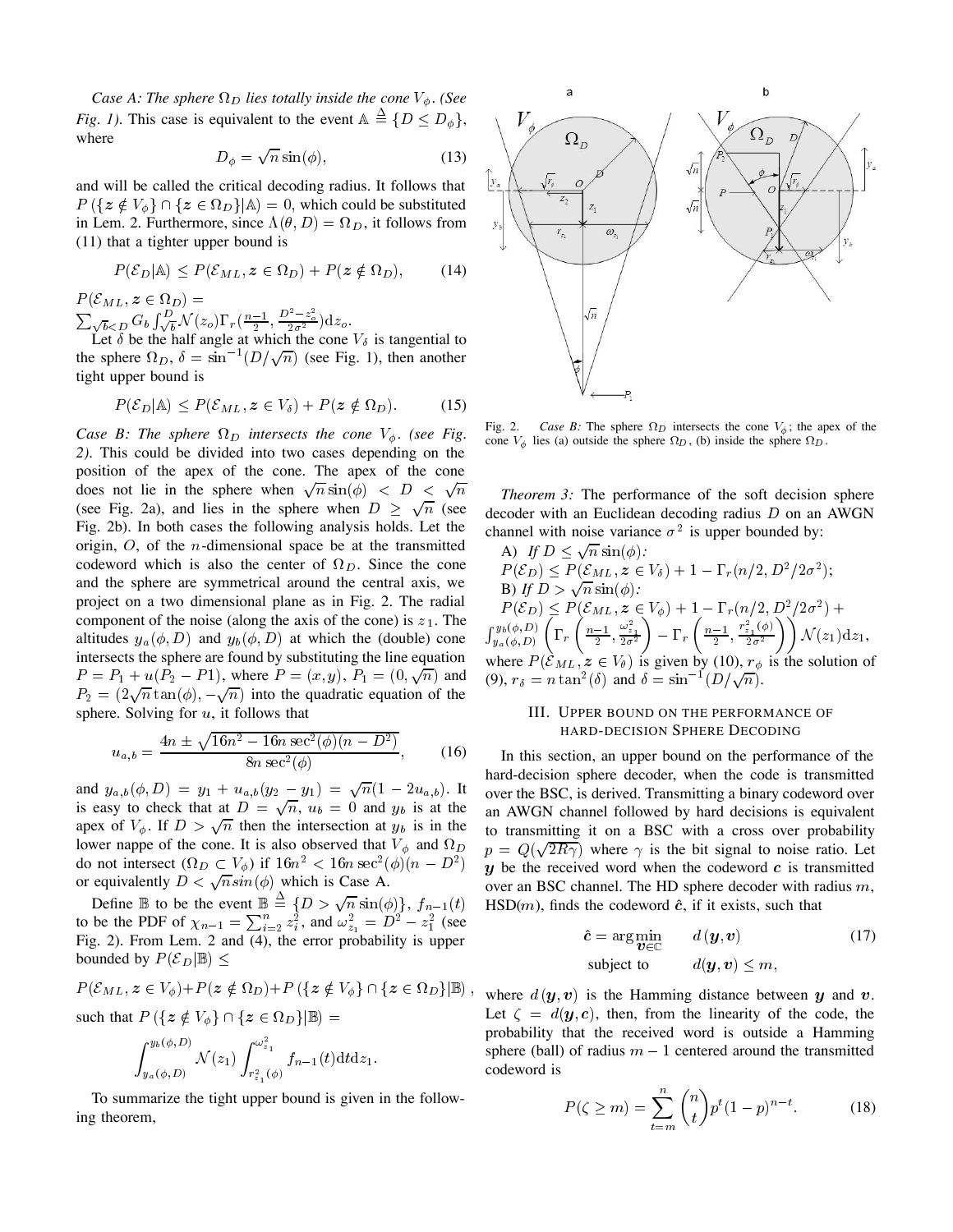

Fig. 3. Bounds on the performance of soft-decision sphere decoding of the (24,12) Golay code BPSK modulated over an AWGN channel.

Poltyrev [8] derived a tight bound on the performance of the HD-ML decoder based on,

$$
P(\mathcal{E}_{ML}) \le \min_{m} \{ P(\mathcal{E}_{ML}, \zeta < m) + P(\zeta \ge m) \}. \tag{19}
$$

The minimum of the above equation is at  $m<sub>o</sub>$  where  $m<sub>o</sub>$  is the smallest integer  $m$  such that [8]

$$
\sum_{b=1}^{2m} G_b \sum_{r=\lceil \frac{w}{2} \rceil}^m \binom{b}{r} \binom{n-b}{m-r} \ge \binom{n}{m}.
$$
 (20)

The joint HD-ML error probability given that  $\zeta \leq m$  is upper bounded by the union bound [8],

$$
P(\mathcal{E}_{ML}, \zeta < m) \le \sum_{b=1}^{2(m-1)} G_b \sum_{r=\lceil \frac{w}{2} \rceil}^{m-1} \left( \binom{b}{r} p^r (1-p)^{b-r} \sum_{s=0}^{m-r-1} \binom{n-b}{s} p^s (1-p)^{n-b-s} \right). \tag{21}
$$

We now turn our attention to the HD sphere decoder with an arbitrary decoding radius. Let  $P(\Sigma_m)$ , be the error plus failure probability of HSD( $m - 1$ ), then  $P(\Sigma_m)$  could be written as

$$
P(\Sigma_m) = P(\Sigma_m, \zeta < m) + P(\Sigma_m | \zeta \ge m) P(\zeta \ge m) \quad \text{d}
$$
\n
$$
= P(\mathcal{E}_{ML}, \zeta < m) + P(\zeta \ge m), \quad \text{(22)} \quad \text{a}
$$

where we used the fact that  $P(\Sigma_m | \zeta \ge m) = 1$  and the observation that given that  $\zeta \leq m$ , the conditional error probability of the  $HSD(m - 1)$  and the HD-ML decoders are the same. The last term in the above equation is equal to the failure probability of the  $HSD(m - 1)$  decoder. To develop a tight upper bound on  $P(\Sigma_m)$ , we consider two cases;

*Case I: The decoding radius*  $m \geq m_o$ . The upper bound of (22) could be written as

 $\mathcal{L} \setminus \mathcal{L}$  in equal to  $\mathcal{L} \setminus \mathcal{L}$  in equal to  $\mathcal{L} \setminus \mathcal{L}$  in the set of  $\mathcal{L} \setminus \mathcal{L}$  in the set of  $\mathcal{L} \setminus \mathcal{L}$  $m$ ) +  $P(\zeta \geq m)$ . It follows that

$$
P(\Sigma_m|m \ge m_o) \le P(\mathcal{E}_{ML}, \zeta < m_o) + P(\zeta \ge m_o). \tag{23}
$$



Fig. 4. Bounds on the performance of hard-decision sphere decoding of the (24,12) Golay code BPSK modulated over an AWGN channel.

We observe that the upper bound reduces to that of the HD-ML case (19). By recalling that the minimum of (19) is achieved at  $m_o$ , the bound of (22) is looser than (23) when  $m > m_o$ . The intuition behind this is that the performance of a sphere decoder with a decoding radius  $m<sub>o</sub> - 1$  or greater approaches that of the ML decoder. Moreover, it was shown in [8] that  $m<sub>o</sub>$  is a lower bound on the covering radius of the code.

*Case II: The decoding radius*  $m < m_o$ . Noticing that the sphere  $\{\zeta < m\} \subset \{\zeta < m_o\}, P(\Sigma_m|m < m_o)$  is indeed given by (22).

Thus, we have proved the following theorem,

*Theorem 4:* The performance of a hard-decision sphere decoder with a decoding radius  $m-1$  when used over an BSC channel with a cross-over probability  $p$  is upper bounded by

$$
P(\Sigma_m) \leq \begin{cases} P(\mathcal{E}_{ML}, \zeta < m_o) + P(\zeta \geq m_o), & m \geq m_o; \\ P(\mathcal{E}_{ML}, \zeta < m) + P(\zeta \geq m), & m < m_o, \end{cases}
$$

where  $m<sub>o</sub>$  is radius that minimizes (19) and is the solution of (20).  $P(\zeta \ge m)$  is given by (18) and  $P(\mathcal{E}_{ML}, \zeta < m)$  is upper bounded by (21).

#### IV. SPHERE DECODING OF RS CODES

We study the performance of Reed Solomon (RS) codes defined over  $F_{2^m}$  when their binary image is transmitted over an AWGN channel and the decoder is either a HD or SD sphere decoder. Tight upper bounds on the performance of the HD and SD maximum likelihood decoders were developed in [15] by averaging the Poltyrev bounds over all possible binary representations of the RS code. We use the same technique here to analyze the performance of the sphere decoders, where the average binary weight enumerator of the RS code (see [15]) would be used in conjunction with theorems 3 and 4 to derive averaged bounds on the performance of decoding RS codes with the SSD and HSD respectively.

## V. NUMERICAL RESULTS

In this section, the bounds developed for SD and HD sphere decoding are evaluated and compared with the performance of